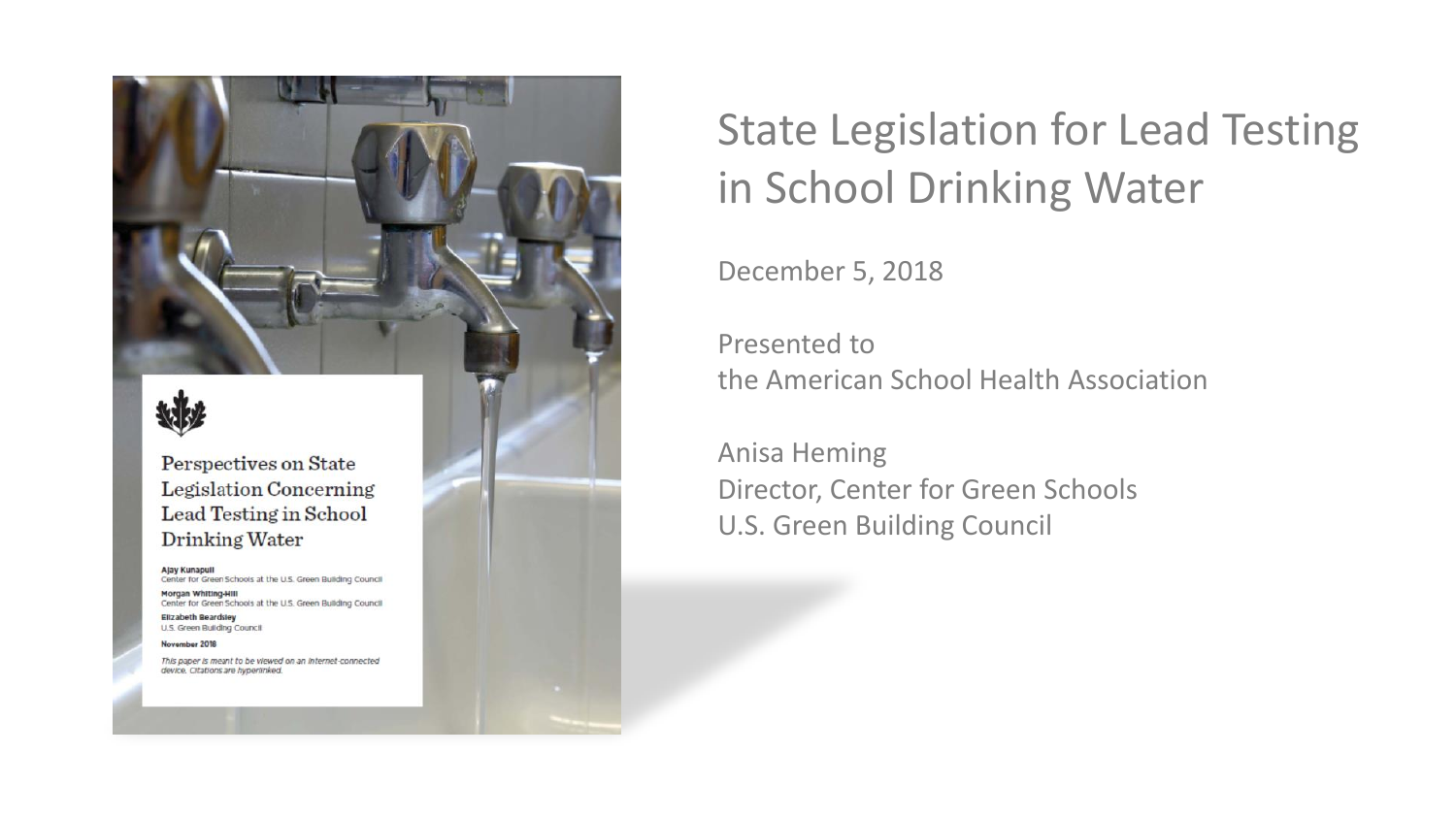#### GAO Study: Scope of the Problem

#### **What GAO Found**

An estimated 43 percent of school districts, serving 35 million students, tested for lead in school drinking water in 2016 or 2017, according to GAO's nationwide survey of school districts. An estimated 41 percent of school districts, serving 12 million students, had not tested for lead. GAO's survey showed that, among school districts that did test, an estimated 37 percent found elevated lead (lead at levels above their selected threshold for taking remedial action.) (See figure.) All school districts that found elevated lead in drinking water reported taking steps to reduce or eliminate exposure to lead, including replacing water fountains, installing filters or new fixtures, or providing bottled water.

Estimated Percentage of Public School Districts Reporting Lead Testing and Results for **Drinking Water** 

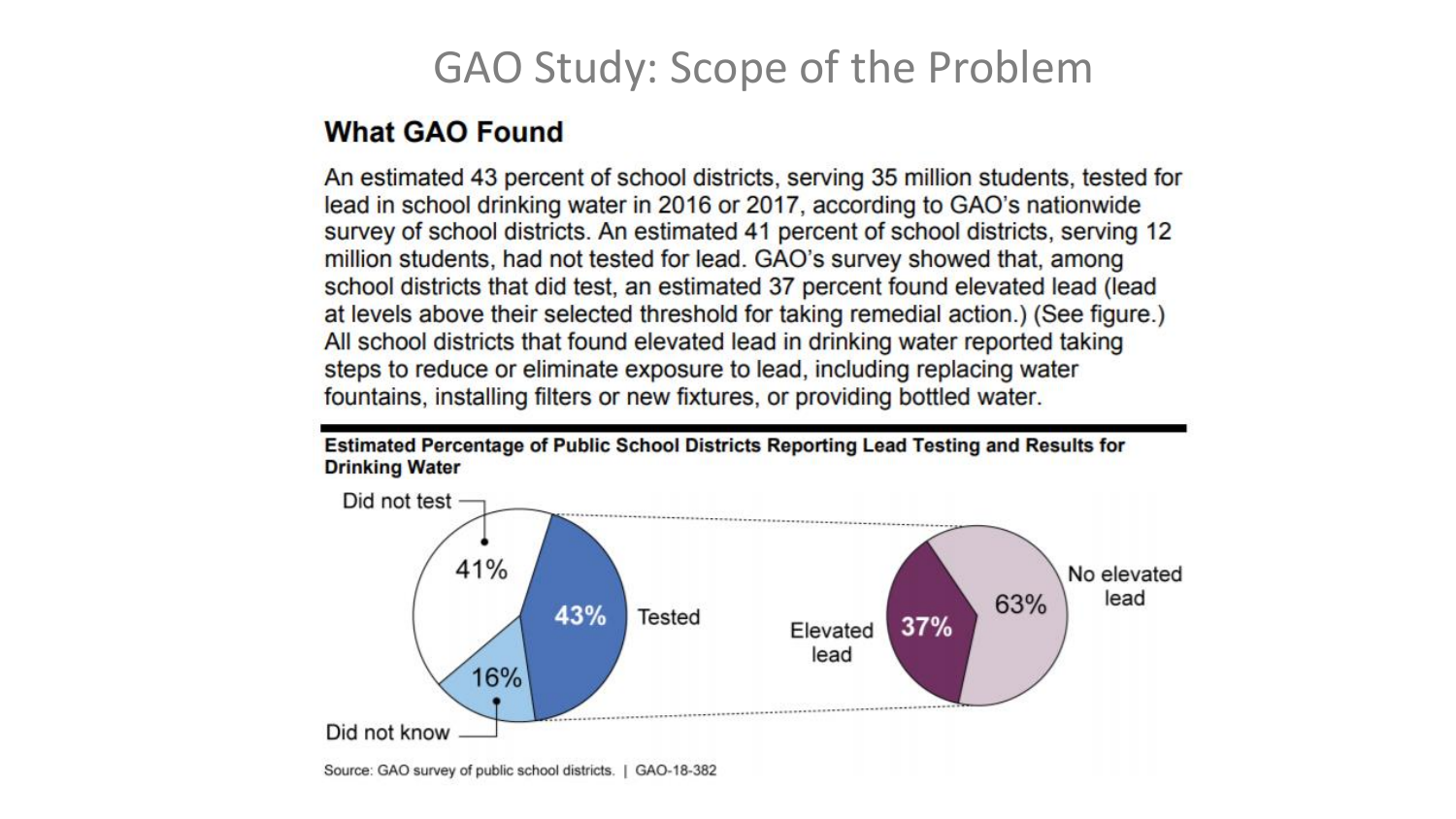# The Gap in Federal Regulation of School Drinking Water

- **States and Community Water** Systems are regulated through the Safe Drinking Water Act
- Safe Drinking Water Act and the Lead and Copper Rule do not require testing at schools
- Community Water Systems are responsible for the water in their systems, not for water coming out of specific taps

# *<u>CHA</u>* **CONCERNED ABOUT LEAD IN YOUR DRINKING WATER?**

# **Sources of LEAD** in Drinking Water

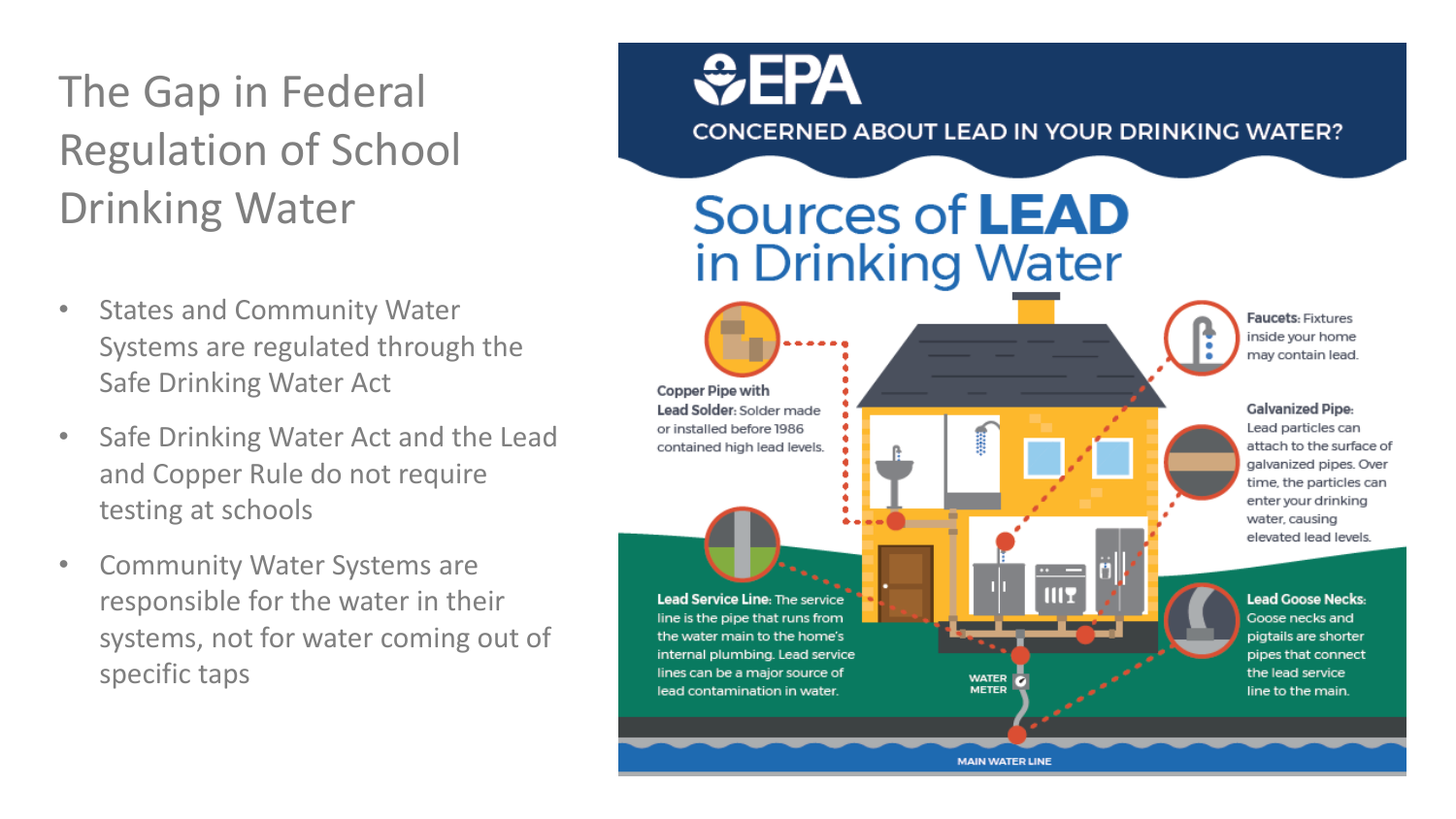Figure 1. State Laws Concerning Lead Testing in School Drinking Water States indicated in dark green have state laws that specifically address testing for lead in school drinking water.



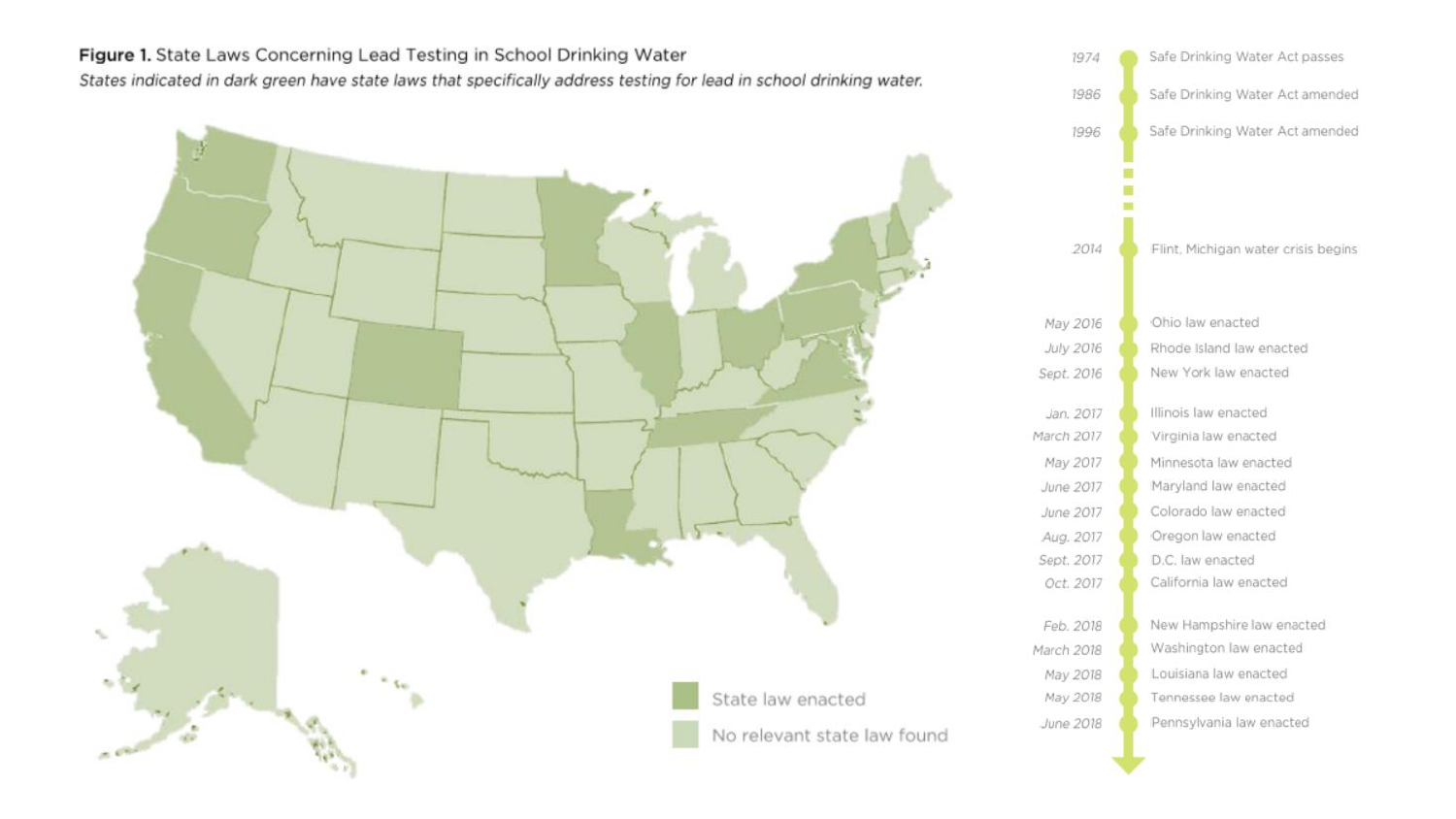#### Table 1. State Law Features Influencing Potential Effectiveness

Marks indicate that the feature identified is considered to have an impact on the specified aspect of effectiveness.

| Feature                                                                                                                                                                                                           | Coverage    | <b>Testing</b><br>Implementation | <b>Risk Reduction</b> | <b>Disclosure</b> |
|-------------------------------------------------------------------------------------------------------------------------------------------------------------------------------------------------------------------|-------------|----------------------------------|-----------------------|-------------------|
| Nature of lead testing<br>(e.g., mandatory or voluntary)                                                                                                                                                          |             | ם                                | о                     |                   |
| Responsibility for testing                                                                                                                                                                                        |             | o                                |                       |                   |
| Accountability and enforcement                                                                                                                                                                                    |             | o                                | o                     |                   |
| Financial burden                                                                                                                                                                                                  |             | Varying *                        | o                     |                   |
| Scope of testing:<br>Schools covered<br>Age of school buildings<br>$\qquad \qquad \blacksquare$<br>Outlets tested<br>$\qquad \qquad \blacksquare$                                                                 | ▫<br>о<br>▫ |                                  |                       |                   |
| Subsequent testing and frequency                                                                                                                                                                                  |             |                                  | o                     |                   |
| <b>Action level</b>                                                                                                                                                                                               |             |                                  | o                     | □                 |
| Communication of testing results:<br>Reporting to parents & guardians<br>$\overline{\phantom{a}}$<br>Reporting to the public<br>$\overline{\phantom{a}}$<br>Reporting to state & local agencies<br>$\blacksquare$ |             |                                  | ◻                     | о<br>о<br>◻       |
| Stakeholder advisory group                                                                                                                                                                                        |             | □                                | ◻                     |                   |

\* The impact of financial burden on whether testing is implemented is more important for voluntary programs.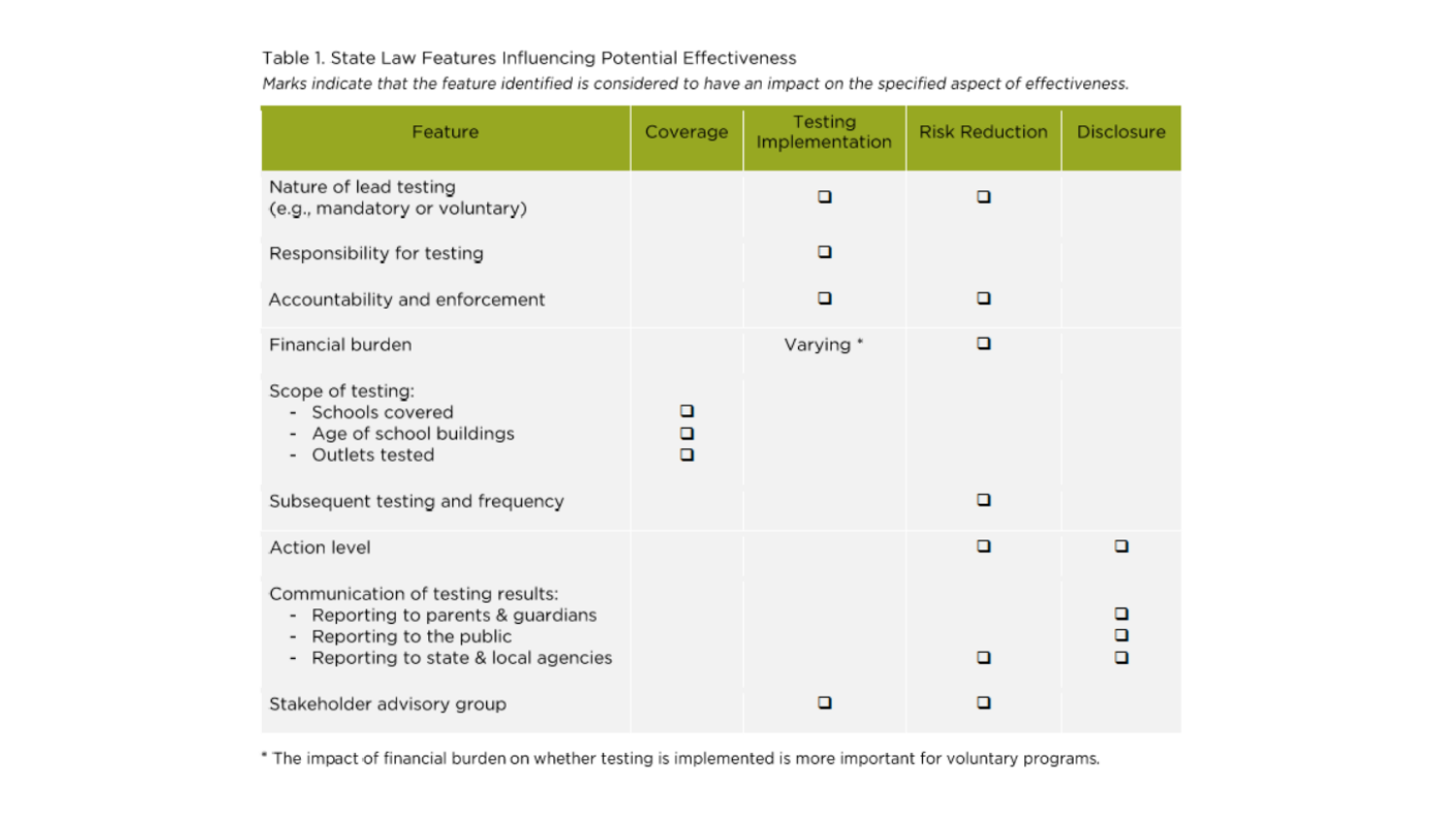



#### Mandatory vs. Voluntary

- Most laws passed so far require mandatory testing of schools
- Those that do not include Colorado and Washington, which have grant programs to assist schools with the cost of testing
- 22 schools have signed up for testing in Colorado, and 246 schools (out of 2,400) have signed up in Washington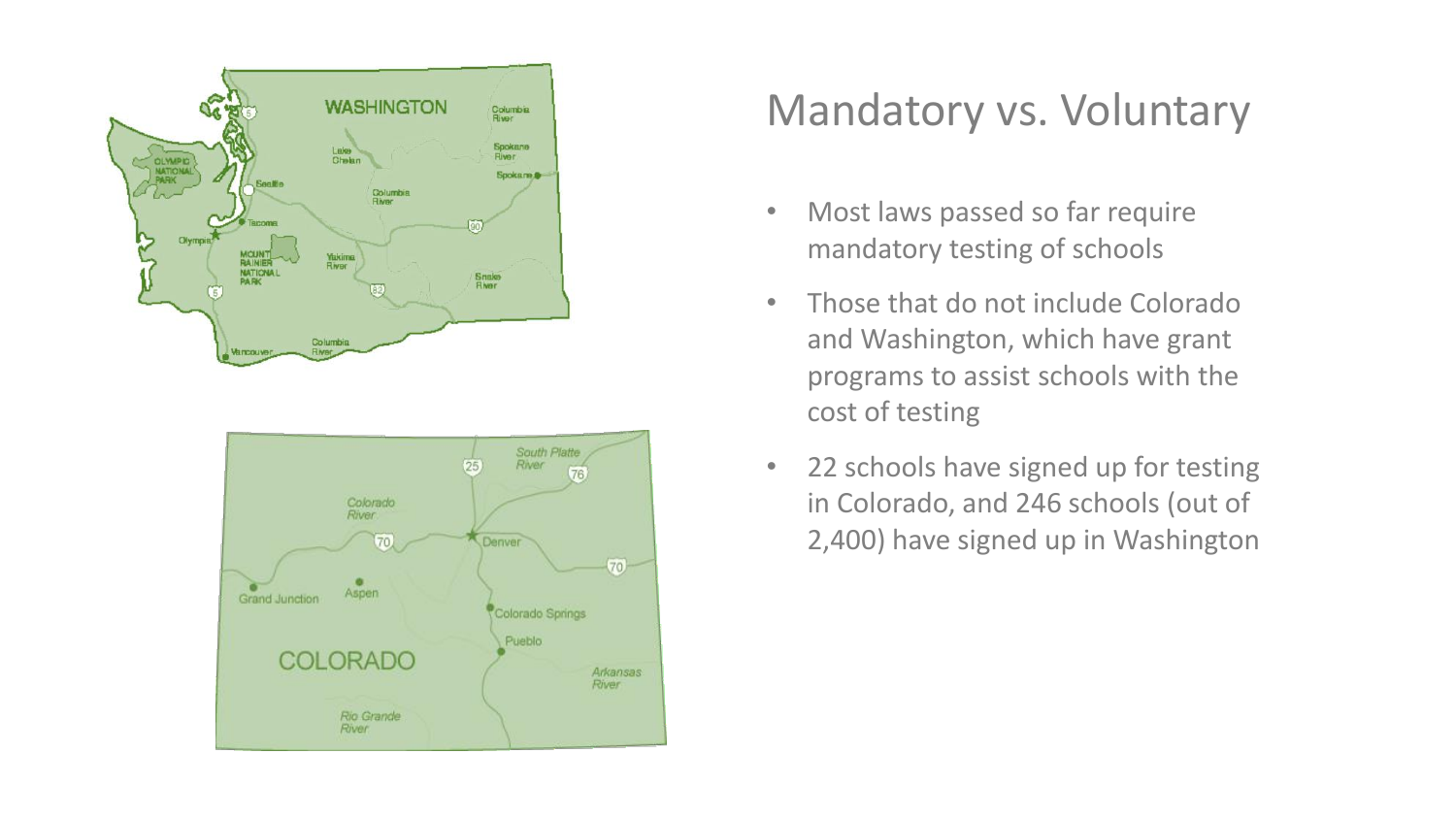

### Responsibility for Testing

- Most laws passed so far put responsibility for testing on the Local Education Agency.
- Washington, Rhode Island, and DC put state agencies in charge of testing.
- California has put responsibility in the hands of Community Water Systems, who have the equipment and personnel who are familiar with water testing protocols.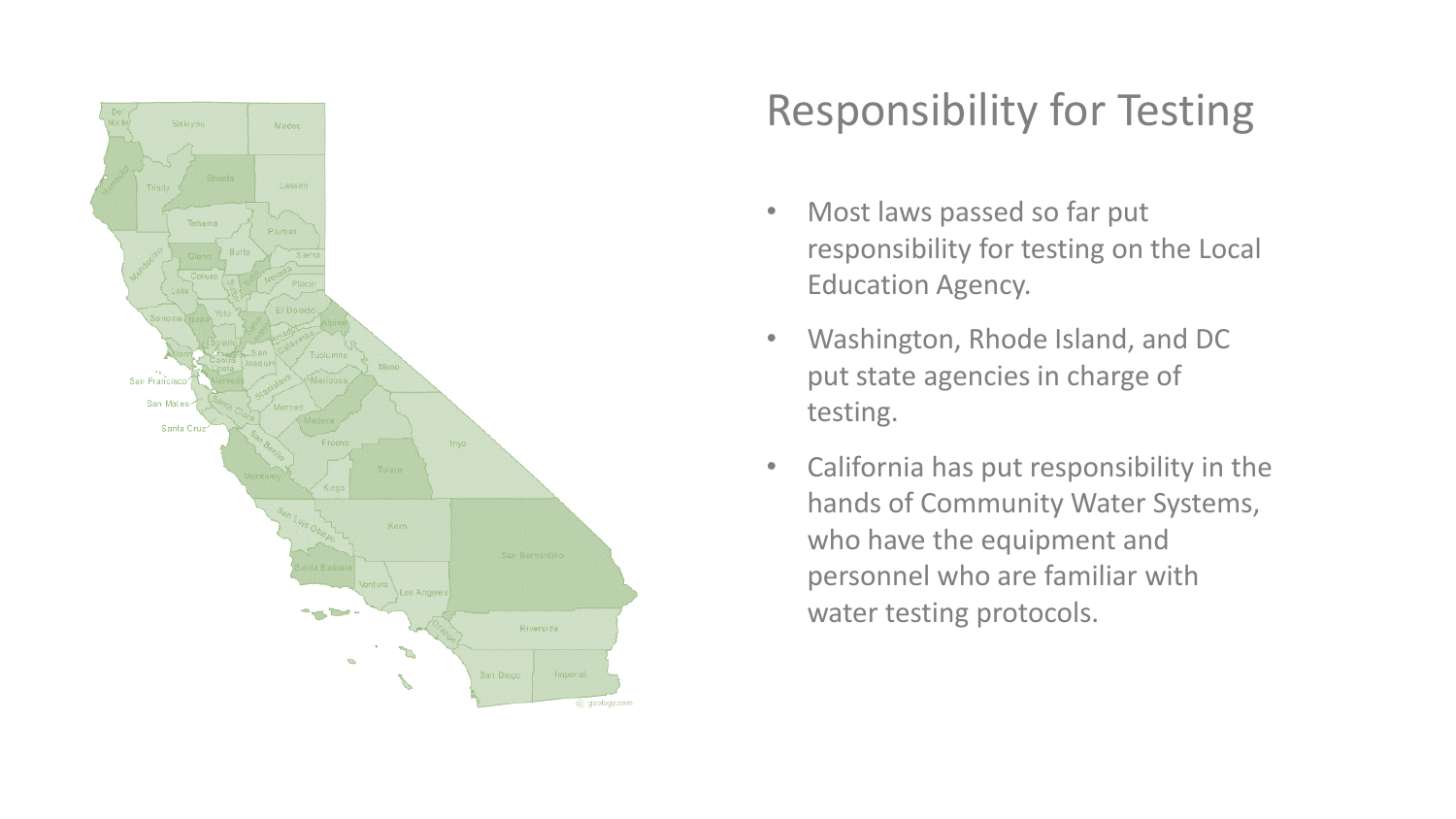

#### Action Level

- Most laws reference either the EPA action level of 15 ppb or its guidance that remediation be conducted if an individual outlet's lead level is 20 ppb or higher
- Washington, DC set an action level of 5 ppb for remediation
- EPA's guidance released in October stresses that there is no safe level of lead and that states and local officials should determine when remediation is needed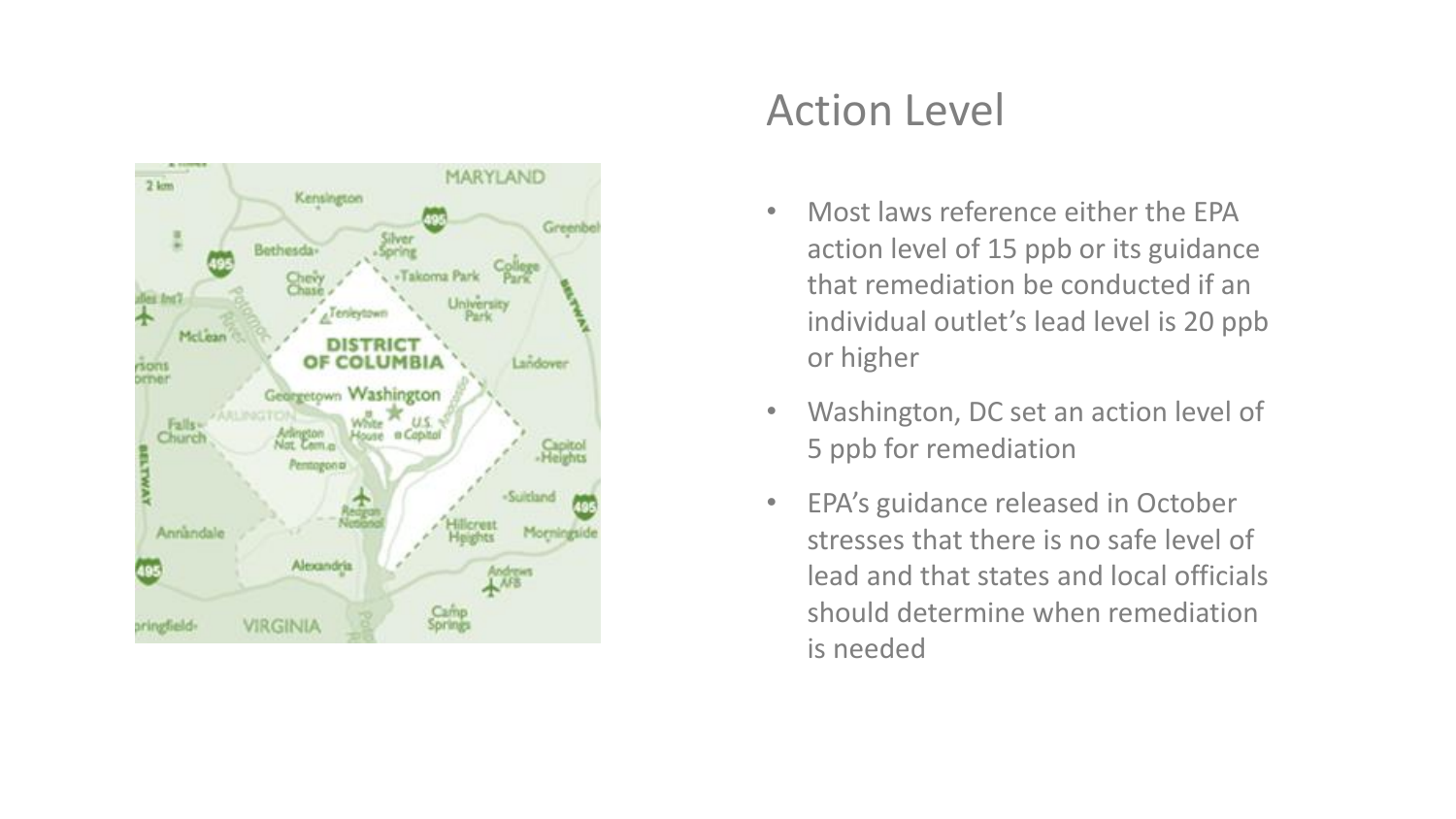

**Environmental Topics** 

**Laws & Regulations About EPA** 

**CONTACT US** 

Search EPA.gov

f

**SHARE** 

#### **Ground Water and Drinking Water**

**Ground Water and Drinking Water Home** 

**Basic Information** 

Private Wells

**Consumer Confidence** Reports

**Regulatory Requirements** 

**Standards and Regulations** 

**All Drinking Water Topics** 

Safe Drinking Water **Information System** 

For Students and Teachers

#### 3Ts for Reducing Lead in Drinking **Water Toolkit**

EPA's 3Ts - Training, Testing, and Taking Action - provides tools for schools, child care facilities, states, and water systems to implement voluntary lead in drinking water testing programs.





 $\mathbf{a}$ 

 $(\boxtimes)$ 

 $\boldsymbol{\varphi}$ 

v

Information at: www.epa.gov/ground-water-and-drinking-water/3ts-reducinglead-drinking-water-toolkit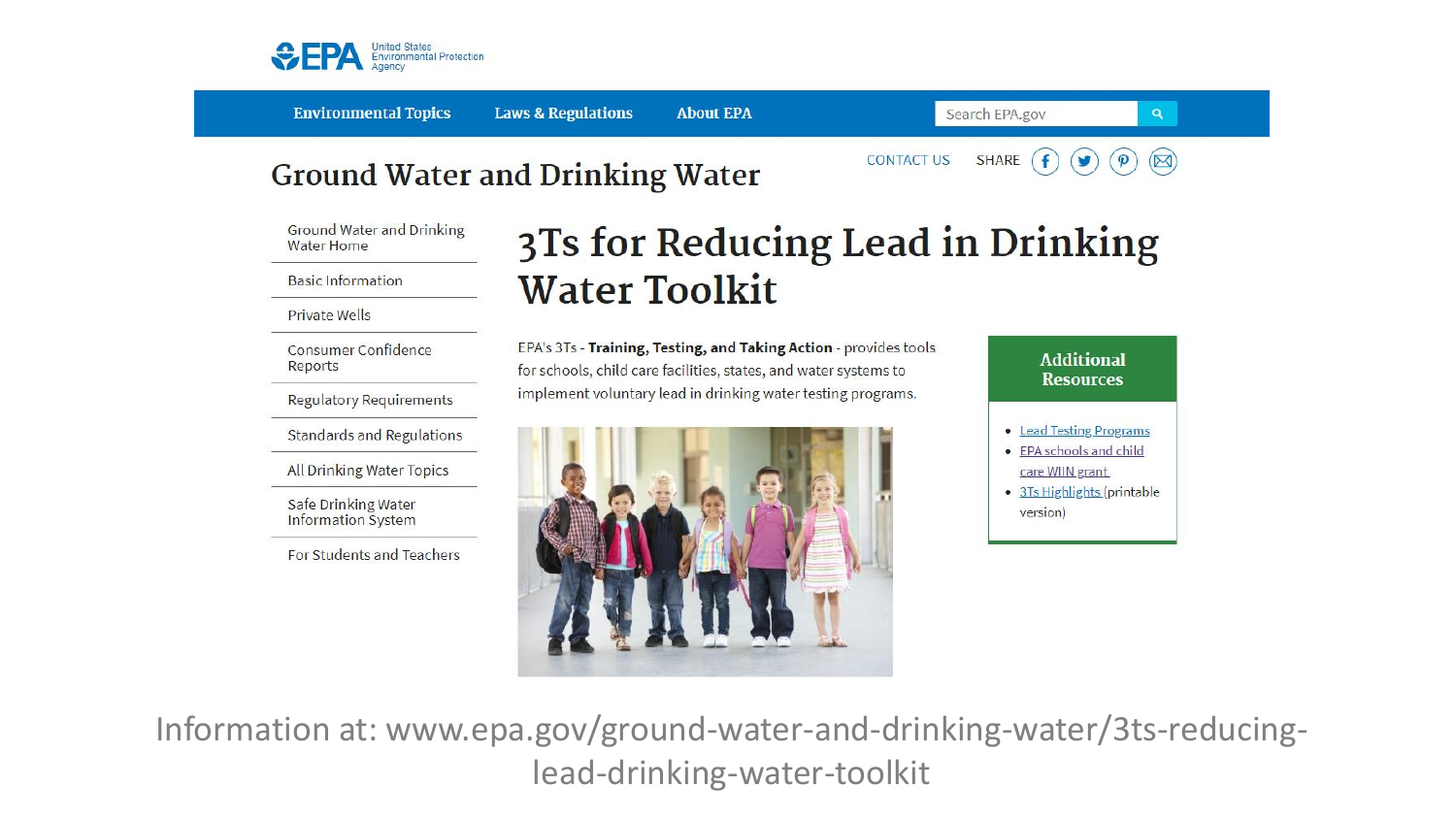

**Environmental Topics** 

**Laws & Regulations About EPA**  Search EPA.gov

#### **Ground Water and Drinking Water**

**CONTACT US** 



 $\alpha$ 

**Ground Water and Drinking Water Home** 

**Basic Information** 

**Private Wells** 

Consumer Confidence Reports

**Regulatory Requirements** 

**Standards and Regulations** 

All Drinking Water Topics

Safe Drinking Water **Information System** 

For Students and Teachers

### **Drinking Water Grants**

#### **Grant Programs**

Water Infrastructure Improvements for the Nation **Act (WIIN) Grants** 

WIIN addresses, supports and improves America's drinking water infrastructure. Included in the WIIN Act are three new drinking water grants that promote public health and the protection of the environment. As part of the grant, the EPA will award approximately \$1.2 million for fiscal year 2018 to support lead testing in drinking water at tribal schools and child care facilities.

• EPA launched the first of these three grants, Lead Testing in School and Child Care Program Drinking Water, on September 21, 2018.

**WIIN Webinar for States** Tuesday, December 11, 2018, 2:00-3:00 pm EDT View more information and register

Information at: www.epa.gov/ground-water-and-drinking-water/drinking-water-grants